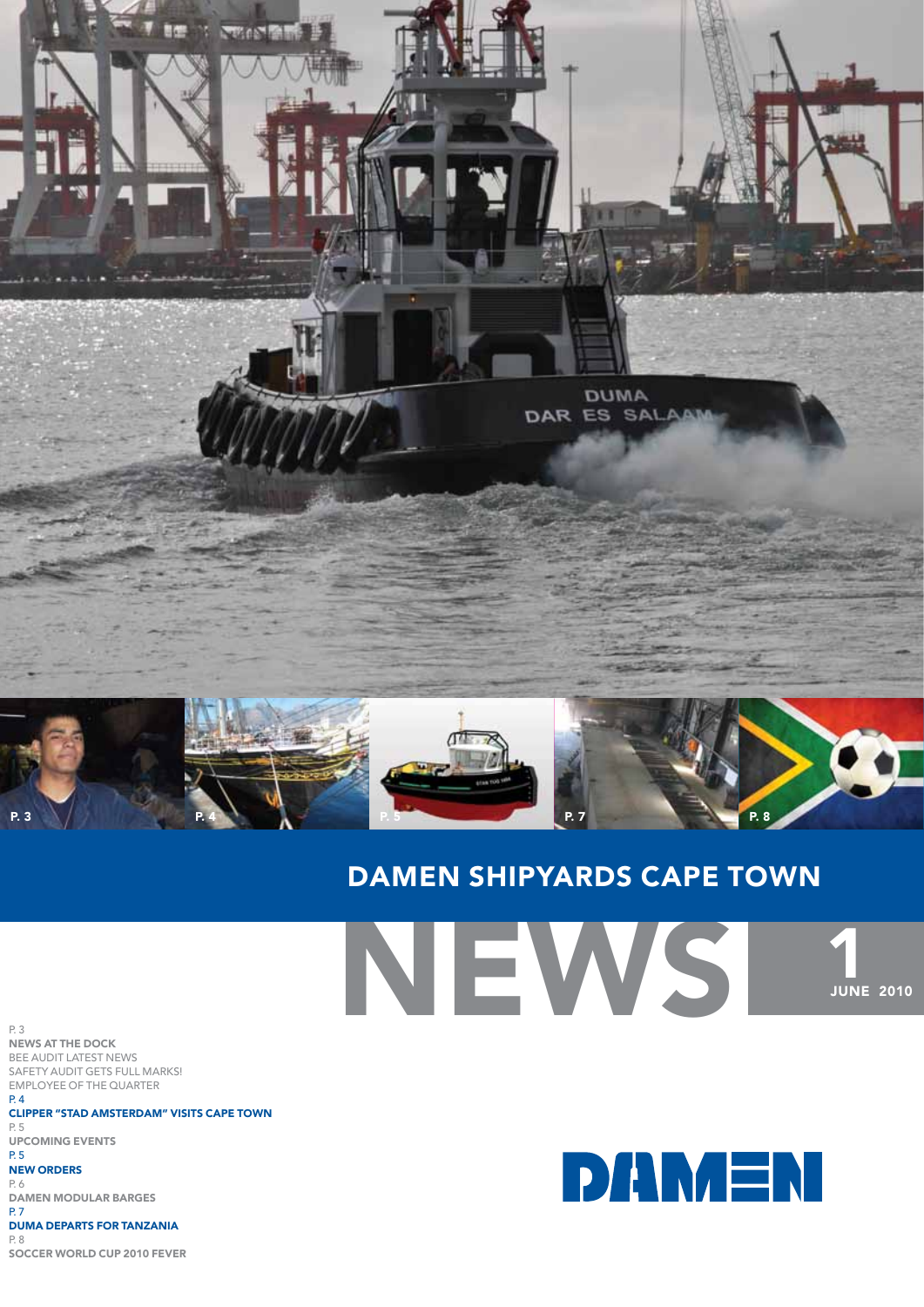

Even if you are not a football fan, it is hard not to feel extremely proud to be a South African right now!

The whole world is tuned in on South Africa this coming month, bringing our country, its people and all we have to offer, right into everyone's homes worldwide. FIFA estimates that over a billion television viewers will have watched the opening ceremony! However, while we as South Africans enjoy the festivities around the World Cup Football, it is also evident that the world economy is not yet on a clear road to recovery. For the shipbuilding industry these are trying times and we shall have to be creative in finding solutions to the short-term problems facing us.

We have also recently completed our yearly Health & Safety Audit, Ricardo Daniels' first as qualified H&S Officer and he has done an excellent job in piloting us through this. The Stad Amsterdam event, held in May during the visit of the

I say short-term, for I am enthusiastic and optimistic about our mid- and long-term prospects, both with regard to the local South African market, as well as role of stepping stone that we can play in the African market.

At DSCT, we continue to work at further strengthening our competitive advantage. To this end, some major goals have been achieved recently. The most significant of these being the fact that we have achieved a Level 3 BBBEE Rating during our most recent audit!

With regard to skills development at DSCT, we are in the final stages of realization of the Damen Training School. But more about that in the next DSCT Newsletter.

clipper "Stad Amsterdam" to Cape Town, was a resounding success. A great example of the diversity of vessels that have been built by Damen over the last forty years. I hope you thoroughly enjoy the articles in this edition of the

We have started to incorporate this strategy in our shipbuilding process in 2008, our first year of operation in South Africa. Since 2008 we have intensified our efforts and have also become more involved in enterprise development of previously disadvantaged people.

We will continue this strategy and envisage making an even bigger contribution to the development and education of our own workforce as well as sourcing more local materials and services for the construction of the vessels built at Damen Shipyards Cape Town. **FRITS NUTBEY** 

DSCT Newsletter, which will in future be published in this standard Damen format. Enjoy the World Cup!

frank rebel

# **FOREWORD**





Many employees have seen this person (picture left) in our offices, this month's quiz is: "Identify this man and his official Damen title".

## employee of the quarter

Congratulations Abdullah Galant on receiving the DSCT employee of the quarter award. Abdullah received this award for a combination of outstanding timekeeping and excellent work ethics, his attitude towards his tasks should be a lesson to all.

Abdullah was transferred to DSCT in September last year from Phangela and is now in our apprentice training programme. With an attitude such as his, he will certainly go from strength to strength, and management and staff wish him well. nick penstone

### bee audit latest news dsct attains level 3 rating

During a recent BBBEE audit, Damen Shipyards Cape Town was awarded with a level 3 compliance certificate. This is testimony to our commitment to enhance the shipbuilding industry in South Africa and to comply with the requirements of our clients.

It is the vision Damen Shipyards Cape Town to build in Africa for Africa and it is therefore important that we support local industries, skills, suppliers and entrepreneurs. We also strive to improve the education and efficiency of our workforce on a continuous basis to enable us to build vessels to the latest shipbuilding methods.

Damen Shipyards Cape Town has also played a more prominent role in supporting local institutions engaged in educating and developing young disadvantaged people.

# news at the dock



## safety audit gets full marks!

Another Safety Audit Conducted on 03 May 2010, has awarded us an 80% compliance. This is a steady improvement from our previous 70% compliance received in our last audit. There are a few areas which needs to be addressed, firstly our chemical & noise survey and secondly the Biological monitoring based on the chemical monitoring. Well done to everyone who contributes on a daily basis to ensure our safety standard is kept.

▼ Financial Manager Frits Nutbey proudly displays the BEE Rating Certificate an hour or two before the World Cup kicks off.



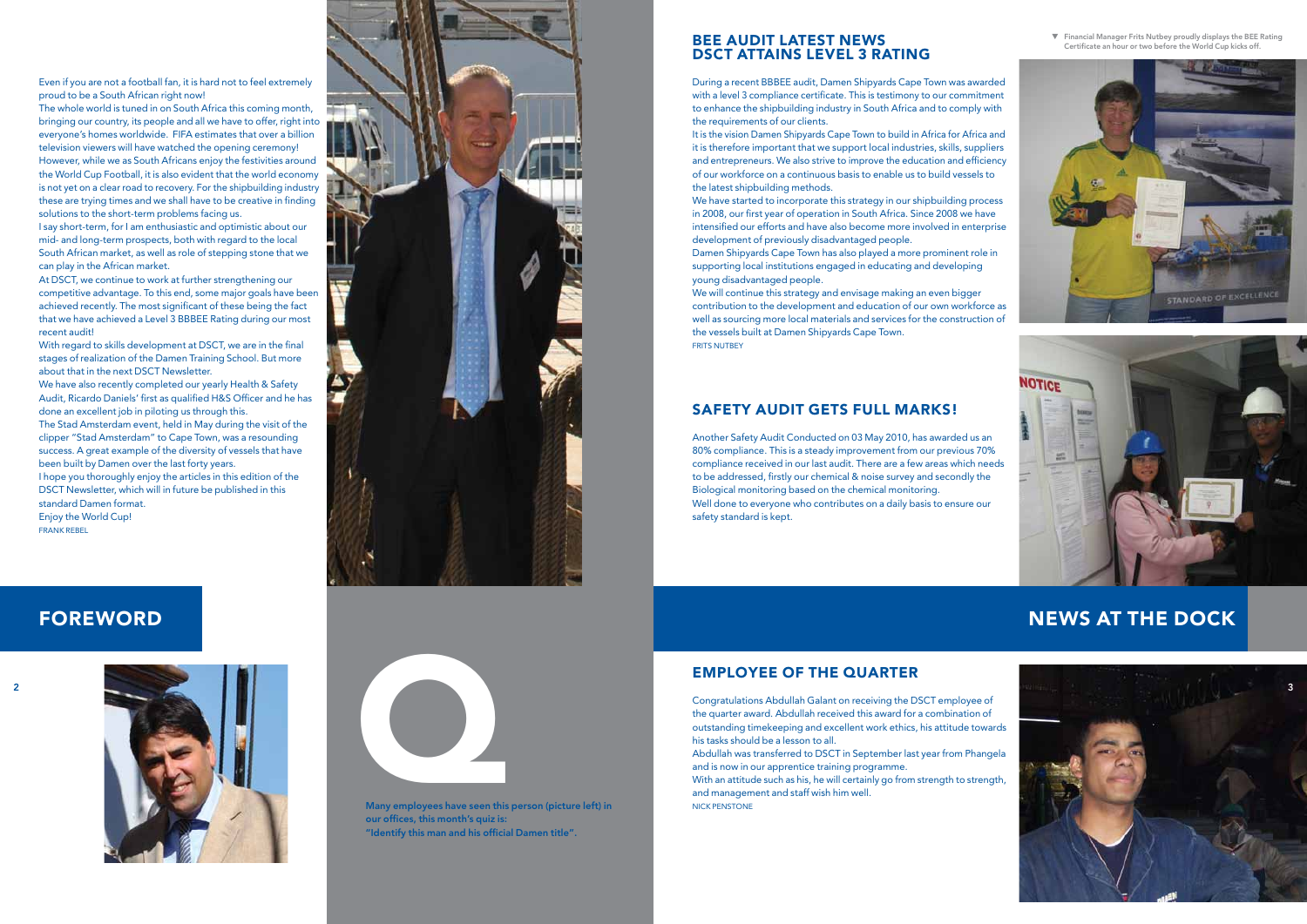- ▲▲ Fred Farmer (Technical consultant), Frits Nutbey (Financial Manager), Nick Penstone (HR Manager), Paul Horsford (Int & Ext Finishing Manager) and Wayne Farmer (Production Manager)
- ▲ Jendo Ocenasek with Sefale and Sam Montsi (Chairman of Damen Shipyards Cape Town)

#### DAMEN INTERCEPTOR 1102

|                        |  | HULL & DECK MATERIAL E-glass and Carbon fibre                |  |                      |  |  |
|------------------------|--|--------------------------------------------------------------|--|----------------------|--|--|
|                        |  | LENGTH O.A. $10.97 \text{ m}$ MAX. SPEED $55 + \text{ kn}$ . |  | CREW 2 persons       |  |  |
| $BEAM$ 2.49 m          |  | ENDURANCE 230nm                                              |  | PASSENGERS 4 persons |  |  |
| <b>BASIC FUNCTIONS</b> |  |                                                              |  |                      |  |  |



#### clipper "stad amsterdam" VISITS CAPE TOW

Anti-smuggling interceptor duties, Marine patrol and surveillance in territorial seas, nent operations, Special forces operations, Rapid response actions, Supporting offshore and fast patrol vessels during operations THE DAMEN INTERCEPTOR "DI 1102" WILL BE AT THE SHOW IN CAPE TOWN



What a sight! The "Stad Amsterdam", built by Damen and the unemployed of Amsterdam, moored alongside some more modern vessels. This was the vessel of choice. Damen Sales Team Africa hosted a luncheon on board, attended by the SA Navy, including the Chief of the Navy and other senior dignitaries from Cape Town on a beautiful autumn morning.

#### **AFRICA** aerospace & defence show

Captain Richard Slootweg presented a fascinating slide show of the Clipper's adventures as it followed the route of Charles Darwin's world famous voyage of discovery. Although the "Stad Amsterdam" is jointly owned and operated by the City of Amsterdam and the Dutch company Randstad Group, most seafaring nations own and utilize similar sailing vessels to train merchant and naval cadettes. In fact, the clipper "Cisne Branco" is a sister vessel (also built by Damen) for the Brazilian Navy. Would this not be a feather in the cap of DSCT if we were to be involved and in the construction of such a vessel? And what an asset such a vessel would be for South Africa! nick penstone

In close support to this, the impressive "Damen Interceptor 1102" (illustrated) will be berthed in Table Bay Harbour, and will be available, upon invitation, to potential clients for on-board demonstrations.



## Damen stan tug 1004

We are pleased to announce that DSCT has been awarded the contract to build two Damen Stan Tug 1004's, for our valued client Kenyan Ports Authority. The Stu 1004 is a new design to the Damen product group. The first four of its kind are being built at Damen Shipyards Changde, and DSCT will be building YN501105 & 6.

The standard design incorporates Volvo engines, where as our contract calls for Caterpillar C9 engines as per the KPA requirements. Damen engineering are currently revising drawings to suit the Caterpillar engines. Cutting of the first plates will commence shortly. The two vessels will be built simultaneously. This will result in a reduction of man-hours and create healthy competition between the two vessels during construction. We look forward to this exciting project. Delivery of the vessels will be in the first quarter of 2011. craig trethewey

In conjunction with Damen Public Relations and Sales Group Africa, DSCT will embark on the realization of the Damen stand at this year's Africa Aerospace & Defence show to be held in September at the Ysterplaat Air force Base, Cape Town. As can be seen from the graphic illustration of the Damen exhibition stand (courtesy of Damen PR & CAS Exhibition Partners bv.), we intend as an exhibitor to be at the forefront in terms of both quality and visual impact.

Both public and trade invitations to the exhibition will be made available to prospective clients and associates for this event. paul horsford

| <b>EXHIBITION PROGRAM 2010</b>                             |                 |
|------------------------------------------------------------|-----------------|
| <b>Press Day:</b><br>Monday 20th September                 | 10h00 - 16h00   |
| <b>Opening Ceremony:</b><br>Tuesday 21st September         | $11h00 - 12h00$ |
| <b>Trade Days:</b><br>Tuesday 21 – Thursday 23 September   | 10h00 - 17h00   |
| <b>Exhibitors Function:</b><br>Thursday 23rd September     | 18h00 - 22h00   |
| <b>Public days:</b><br>Friday 24 and Saturday 25 September | $09h00 - 17h00$ |



## UPCOMING EVENTS NEW ORDERS







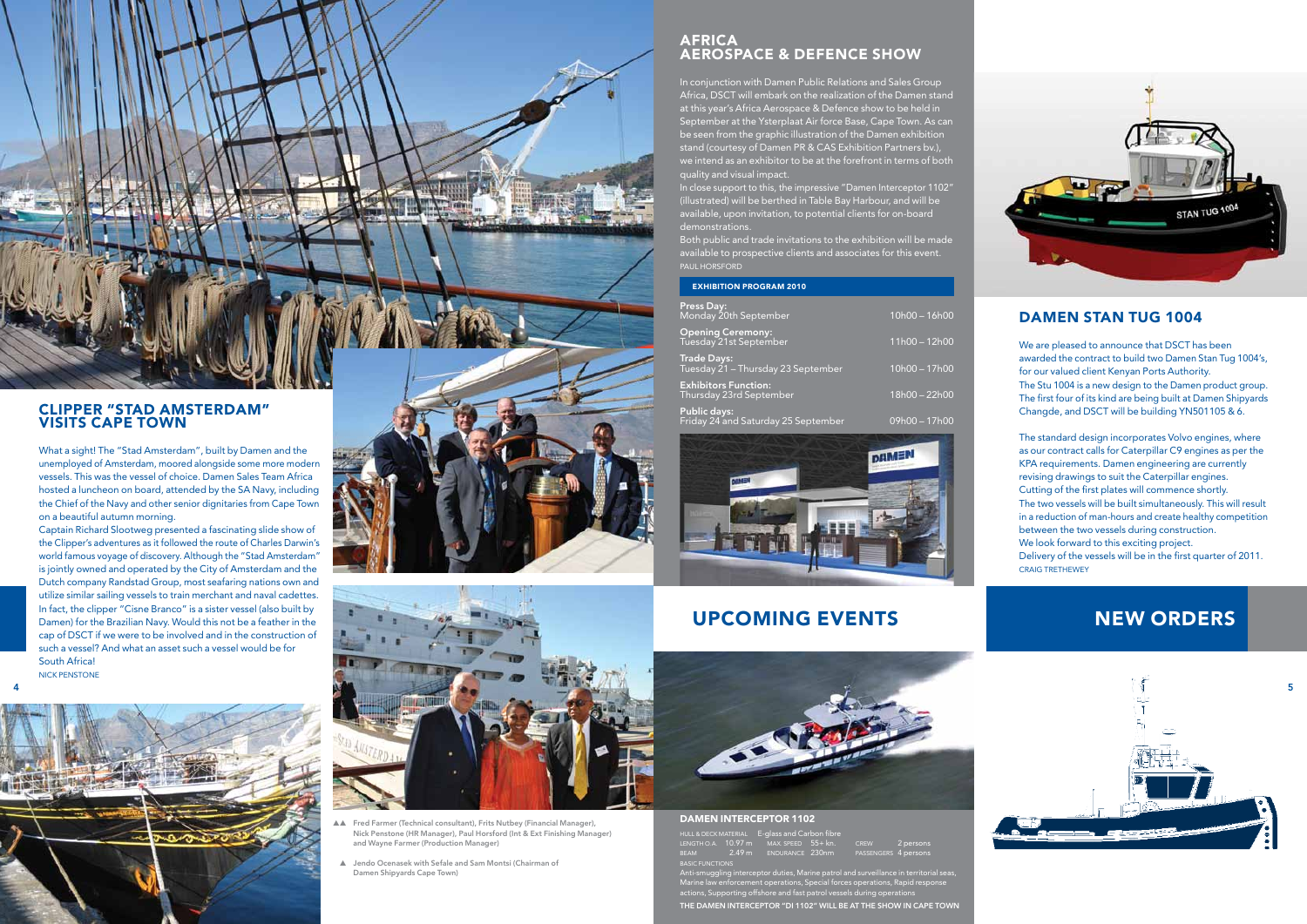



**DUMA** DAR ES SALAAM



# dame n mo dular barges

7

Currently Sales Africa is working on a number of promising projects with varying configurations of the Damen Modular Barges. The barges are unique, in that they can be linked together using the patented Damen Link system, creating floating platforms to suit a customer's requirements. The barges are built to standard 20ft & 40ft container sizes, for ease of handling when transporting by road, rail or sea.

True to the proven Damen concept, a number of standard DMB's have been built to stock, enabling very short delivery times. We have already completed two 20ft DMB's and three 40ft DMB's, and are currently manufacturing another four and six 20ft and 40ft DMB's respectively.

A great challenge for Production Manager Wayne Farmer, together with the Boilermaking and Welding Departments, is to build these standard barges for the least possible man hours. Although we have made significant progress in this regard, there is always room for improvement!



The crew will enjoy excellent cuisine whilst on the trip due to the fact that Beau Wrankmore is not only the captain, but is also a qualified chef. I witnessed the rations being packed on board, and can assure you they won't be hungry during the trip.<br>Upon arrival in Dar Es Salaam, the vessel will be inspected

## duma departs for ta nza nia

and handed over to her new owners. Part of the hand-over contract is to train the Tanzanian Port Authority crew of the vessel, on handling and technical skills. This will be for a period of two weeks, where-after the vessel will be fully operational as part of the Tanzanian Port Authority fleet. We wish the D UMA and her crew all the safety and success in her many years of work ahead. CRAIG TRETHEWEY

DUMA<br>ES SALA

**DAR** 

**DELIVERY** 

On 08 June 2010, we finally witnessed the departure of the YN 509650 STu 2208 "D UMA". She set sail for her delivery trip to her proud new owners Tanzanian Ports Authority (TPA).

DUMA, translated meaning 'cheetah' will be operating in the port of Dar Es Salaam.

The delivery is expected to take 17 days, with intended stop-over in Richards Bay for bunkers and viewing of the vessel to potential buyers of the STu 2208 range. She will then stop-over in Maputo before arriving in Dar Es Salaam. The vessel is crewed by Captain Beau Wrankmore,

1st Mate Chris Sutton, Chief engineer Malcolm Lourens, 2nd engineer Daniel Long and our very own David Coraizon and Daryl Ormond, who will offer their expert knowledge of the vessel during the delivery.

6

7